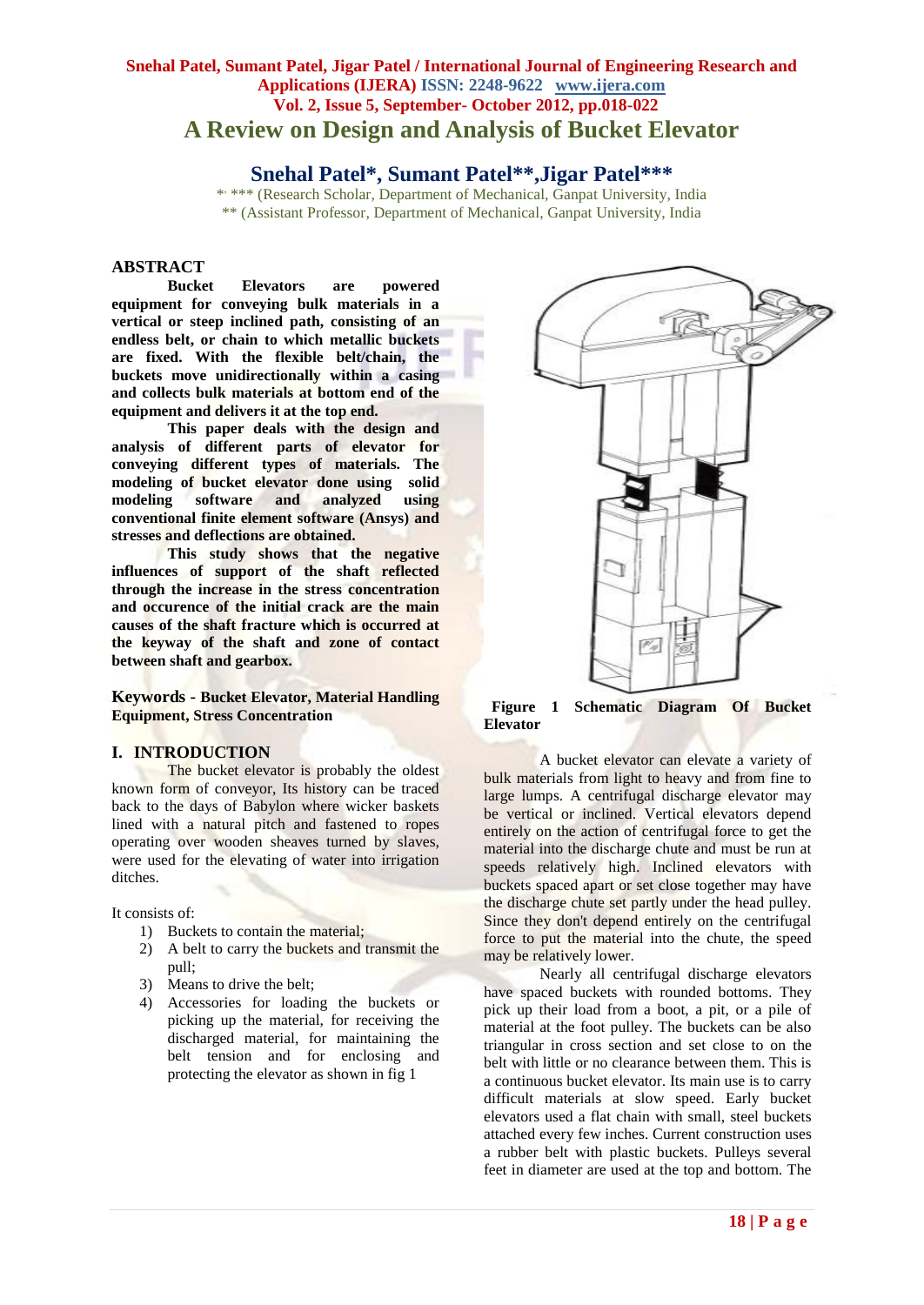top pulley is driven by an electric motor. The bucket elevator is the enabling technology that permitted the construction of grain elevators. A diverter at the top of the elevator allows the grain to be sent to the chosen bin.[1]

## **II. FEA ANALYSIS**

A. Göksenli, I.B. Eryürek were carried out failure analysis of an elevator drive shaft. After analysis it is found that failure occurred at the keyway of the shaft as shown in fig 2



Figure 2 Fracture surface

Microstructural, mechanical and chemical properties of the shaft are determined. After visual investigation of the fracture surface it is concluded that fracture occurred due to torsional-bending fatigue. Fatigue crack has initiated at the keyway edge. Considering elevator and driving systems, forces and torques acting on the shaft are determined; stresses occurring at the failure surface are calculated. Stress analysis is also carried out by using finite element method (FEM) and the results are compared with the calculated values. Endurance limit and fatigue safety factor is calculated, fatigue cycle analysis of the shaft is estimated. By increasing radius of curvature (RC) value, stresses occurring at the keyway corner could be decreased effectively. To determine the effect of RC on stress distribution, finite element analysis is carried out.

By this examination, RC-value was increased stepwise for visual analysis of decrease in stress values, which can be seen in Fig. 3. Dramatic decrease of stress values at keyway corner can be clearly seen. For further investigation, the effect of change in RC on stress and fatigue safety factor is analyzed in detail which can be seen in Figs. 4 and 5.



Figure 3 Effect of radius of curvature (RC) on stress distribution using FEM



Figure 5 Effect of RC on fatigue safety factor

By increasing radius of curvature even from 0.5 mm to 2 mm would decrease stress value from 163 to 104 MPa and an increase in fatigue safety factor from 1.05 to 1.78.

Fig. 4 and 5 demonstrate that an increase of radius of curvature would probably prevent the failure of the elevator drive shaft. In conclusion it is determined that fracture of the shaft occurred due to faulty design or manufacturing of the keyway (low radius of curvature), causing a high notch effect. Fig 5 Effect of RC on fatigue safety factor. [2]

Mile Savkovic<sup>'</sup> a<sup>\*</sup>, Milomir Gašic<sup>'</sup> a, Miodrag Arsic´ b, Radovan Petrovic were carried out Analysis of the axle fracture of the bucket wheel excavator. They examines the causes of bucket wheel axle fractures. Experimental testing of the chemical composition and mechanical properties of the material used to make the bucket wheel axle and metallographic inspections of the fracture surfaces in the bucket wheel axle by means of electronic and light microscope carried out and also done FEM analysis of influences of disturbances on the manner of support of the bucket wheel axle on the fracture. The uniaxial stress field, according to the Huber-Hencky-von Mises hypothesis [3] of the load, is presented in Fig 6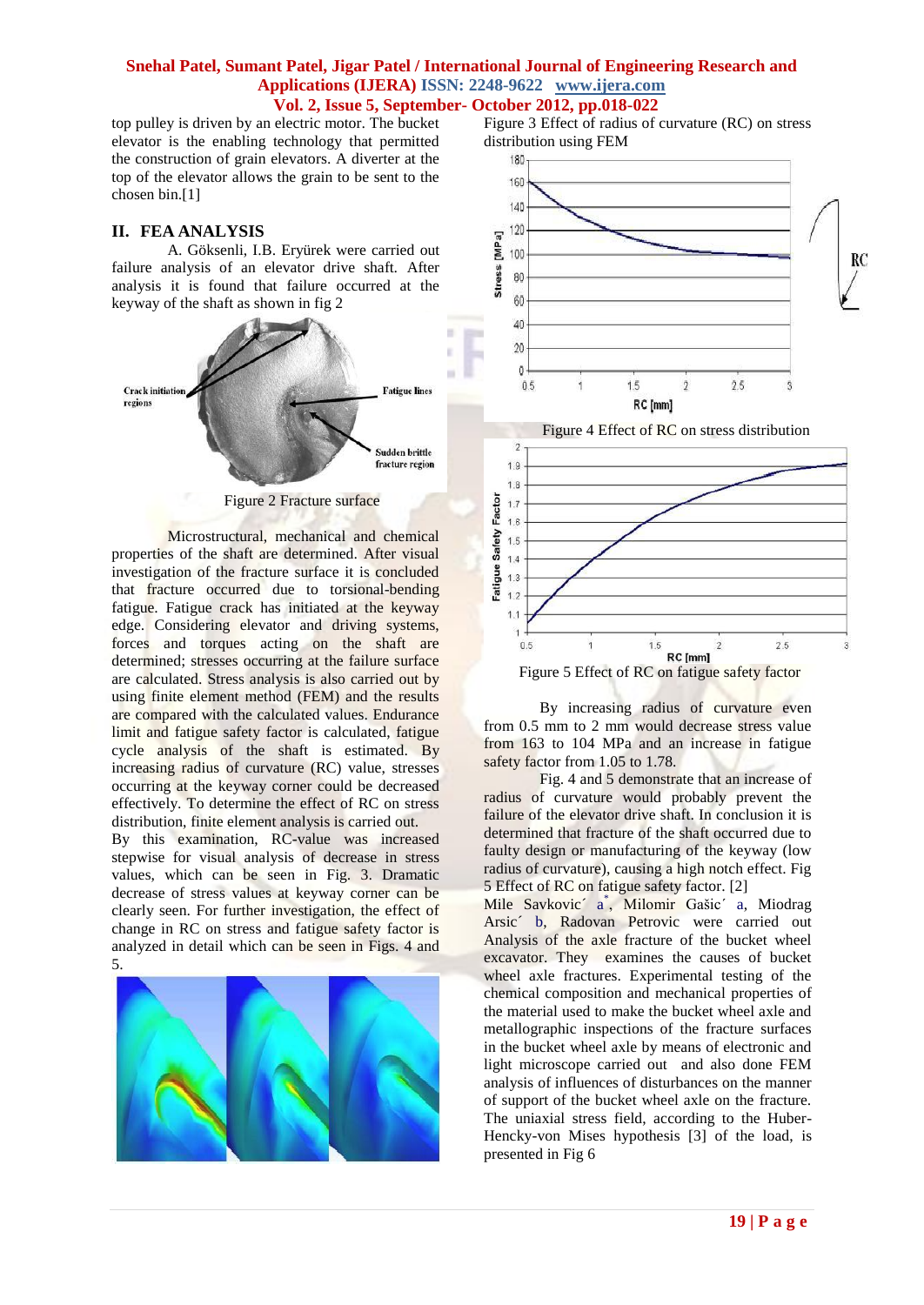The level of the stress state in the zone of axle fracture for the case of additional support of the hollow shaft on the bucket wheel axle is very high. The values of uniaxial stresses, at the point of support are 3.1 times higher than the stresses for the basic case of load.



Figure 6 Distribution of the uniaxial stress of the axle

From work they concluded the metallographic examination of the fracture surface show that the fracture did not occur due to any errors in the material.

The **bucket** wheel axle fracture is caused by improper elimination of axis misalignment of the bucket wheel axle and thehollow shaft which resulted in:

- An increased stress concentration in the bucket wheel axle,

- A triple increase of uniaxial stresses in the axle,

- A quadruple decrease of the degree of safety of the axle [4]

Holbrow<sup>\*</sup>, G.A. Lunn<sup>\*\*</sup>, A. Tyldesley<sup>\*\*\*</sup> were carried out an experimental programme on the explosion protection of bucket elevators by venting. Two bucket elevators were used in the work—a single leg elevator and a twin-leg elevator.

Four dusts were used with *K*St values up to 211 bar m s<sup>-1</sup> and dust clouds were produced by dust injection and by normal operation. Four dusts were used in the tests:

milk powder: *K*St=86 bar m s<sup>-1</sup>, *P*max=7.4 bar g; cornflour A:  $KSt=147$  bar m s<sup>-1</sup>,  $Pmax=7.9$  bar g; cornflour B:  $KSt=211$  bar m s<sup>-1</sup>,  $Pmax=8.0$  bar g; cornflour C:  $KSt=180$  bar m s<sup>-1</sup>,  $Pmax=8.7$  bar g.

In this study he shows in Fig 7 Single leg elevator how the total vent area required limiting reduced explosion pressures to 1.0 and 0.5 bar varies with the *K*St value when the value of *P*stat is 0.1 and 0.05 bar.



O  $P_{STAT} = 0.1$  BAR,  $P_{RED} = 0.5$  BAR  $\Box$   $P_{\text{error}} = 0.05$  BAR,  $P_{\text{zero}} = 0.5$  BAR  $P_{STAT} = 0.1$  BAR,  $P_{RED} = 1.0$  BAR  $\triangle$  P<sub>STAT</sub> = 0.05 BAR, P<sub>RED</sub> = 1.0 BAR

Figure 7 Total vent area vs *K*St value. Single leg elevator

The vent spacing is calculated by assuming that one vent is positioned in the boot and one in the head of the elevator, and the remaining total vent area is distributed along the elevator assuming each vent has an area equal to the cross-sectional area of the elevator.

| Kst<br>bar<br>$m.s^{-1}$ | Pstat bar g | Pref bar g | Vent<br>Spacing(m) |
|--------------------------|-------------|------------|--------------------|
| 150                      | 0.05        | 1.0        | 19                 |
|                          |             | 0.5        | 10                 |
|                          | 0.10        | 1.0        | 14                 |
|                          |             | 0.5        | 0.7                |
| 175                      | 0.05        | 1.0        | 7                  |
|                          |             | 0.5        | 4                  |
|                          | 0.10        | 1.0        | 5                  |
|                          |             | 0.5        | $\overline{4}$     |
| 200                      | 0.05        | 1.0        | 5                  |
|                          |             | 0.5        | 3                  |
|                          | 0.10        | 1.0        | 4                  |
|                          |             | 0.5        | 3                  |

Table 1 Vent spacing: Single Leg Elevator

The vent spacings for several combination values of *K*St, *P*red and *P*stat taken from Fig.7 are listed in Table 1. The spacing read from Fig. 8 is rounded down to the nearest metre



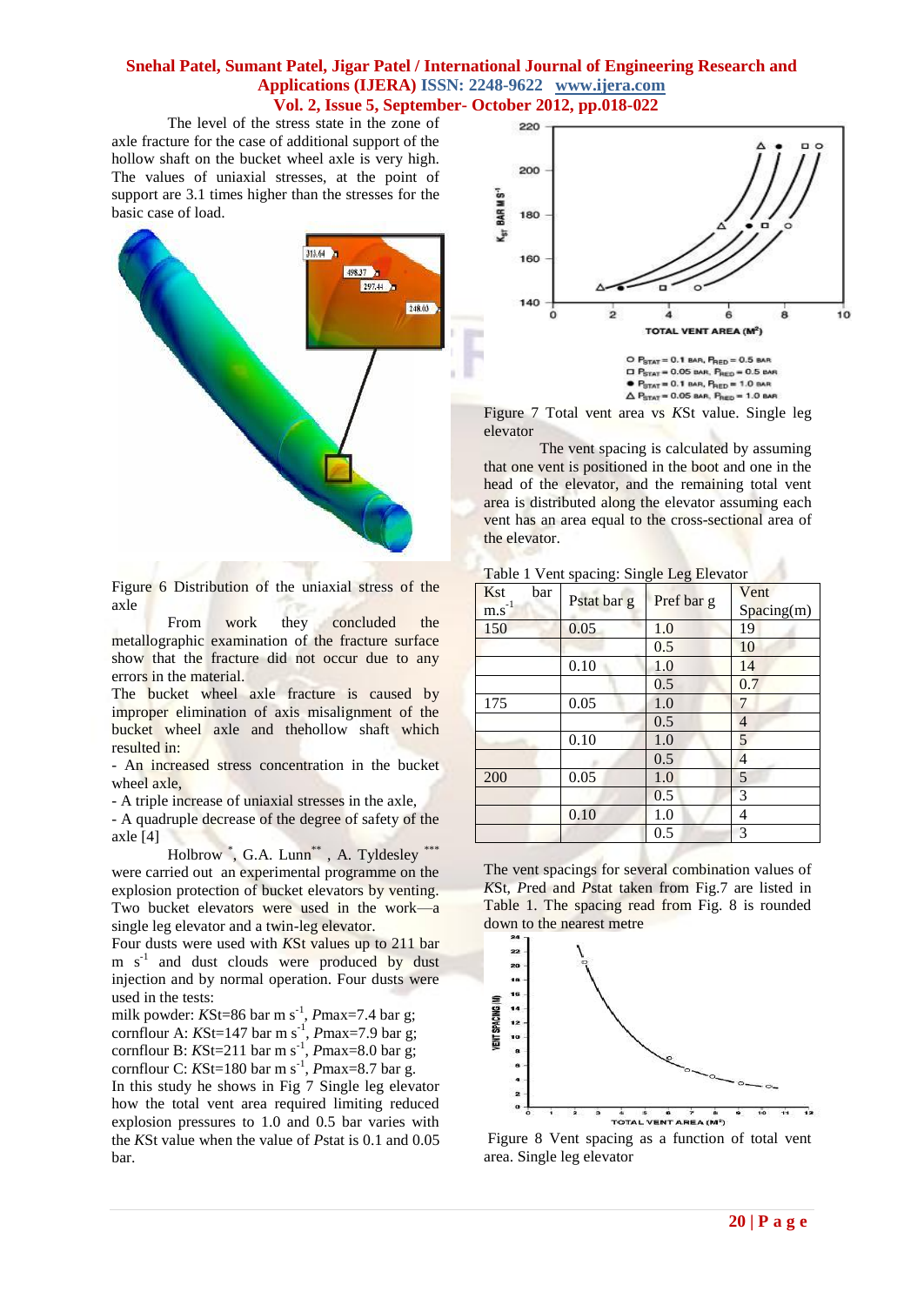In neither of the tests in which venting occurred did the reduced explosion pressure exceed the vent opening pressure, which was 125–135 mbar. In the two tests where venting occurred, the vent nearest the ignition position opened, along with vents approximately 10–12 m from the ignition positiona vent spacing of 14 m will limit reduced explosion pressures to the vent bursting pressure if this is no greater than 0.10 bar.

 In Twin leg elevator the reduced explosion pressure data for bucket spacing of 140 or 280 mm are combined in Fig. 9. This diagram may be used to estimate vent spacing providing:

(i) the vents open at a pressure not exceeding 100 mbar;

(ii) the area of the vent is not less than the crosssectional area of the elevator leg;

(iii) a vent is positioned at the head and a vent is located as close as possible to the boot.



Figure 9 Explosion pressure vs vent spacing for twin leg elevator.Vent opening pressure=0.1 bar.

The data suggest that a vent spacing of 10 m will limit the reduced explosion pressure to 1 bar for dusts with *KSt* values between 150 and 175 bar m s<sup>-</sup> 1 and a spacing of 5 m is required for dusts with *K*St values between  $175$  and  $200$  bar m  $s^{-1}$ . For dusts with KSt values between  $100$  and  $150$  bar m s<sup>-1</sup>, a spacing of 14 m will limit the pressure to 1 bar. For dusts with KSt values below 100 bar m  $s^{-1}$ , the reduced explosion pressure does not exceed the bursting pressure of the vent cover even at very high vent spacing.

After the result he conclude that in Single leg elevator Vent openings should have an area equal to the crosssectional area of the elevator leg and the minimum requirement is that vents should be fitted in the head and as close as is practicable to the boot. This generally means a vent within 6 m of

Concentration and also the other parts of elevator. So decrease in stress concentration is achieved by modified design.

the boot or within the recommended spacing, whichever is the lesser. The spacing between vents along the elevator is listed as a function of the dust *K*St value, the vent burst pressure and the reduced explosion pressure in Table 6. For dusts with *K*St values of 150 bar m  $s^{-1}$  or less, a vent spacing of 6 m will limit the reduced explosion pressure to 300 mbar, when the vent static burst pressure is 0.1 bar. For dusts with KSt values of  $100$  bar m s<sup>-1</sup> or less, vents installed in the head and boot of the elevator, with none intervening, will limit the reduced explosion pressure to 0.5 bar. For dusts with *K*St values of  $80$  bar m  $s^{-1}$  or less, a vent spacing of 14 m will limit the reduced explosion pressure to the vent bursting pressure if this is no greater than 0.1 bar. For dusts with a KSt value of 80 bar m s<sup>-1</sup> , a vent spacing of 20 m will limit the reduced explosion pressure to 250 mbar. In Twin leg elevator Vent openings should have area equal to the crosssection of the elevator leg and the least requirement is that vents should be fitted in the head and as close as is practicable to the boot. This generally means within 6 m of the boot or within the recommended vent spacing, whichever is the lesser. The static burst pressure of the vent closure should not exceed 0.1 bar.The spacing of additional vents depends on the *K*St value of the dust. (a) Although explosions are possible with dusts of low *K*St, generally the pressures developed by dusts with *K*St values below  $100$  bar m s<sup>-1</sup> are not significant, and no additional vents are required.

(b) Dusts with a  $\overline{KSt}$  value of 150 bar m s<sup>-1</sup> are able to develop significant pressures, although the likelihood of explosion propagation through the elevatoris low. Vents additional to those at the head and boot may be required on long elevators if the casing is comparatively weak. The graphs in Figs. 7 and 9 should be used to estimate the reduced explosion pressure for a given *K*St value and vent spacing.

(c) Dusts with *K*St values above 150 bar m  $s<sup>-1</sup>$  will propagate explosions, and vents additional to those in the head and boot are required on elevators taller than 6 m. The graphs in Figs. 7 and 9 should be used to estimate the reduced explosion pressure for a given *K*St value and vent spacing. The strength of the elevator should then be designed appropriately.

(d) No data are available for dusts with *K*St values greater than 210 bar m s<sup>-1</sup>. [5]

#### **III. CONCLUSION**

From study we concluded that there is a fracture on shaft at key way and area where abrupt change in cross-sectional area occur due to high stress